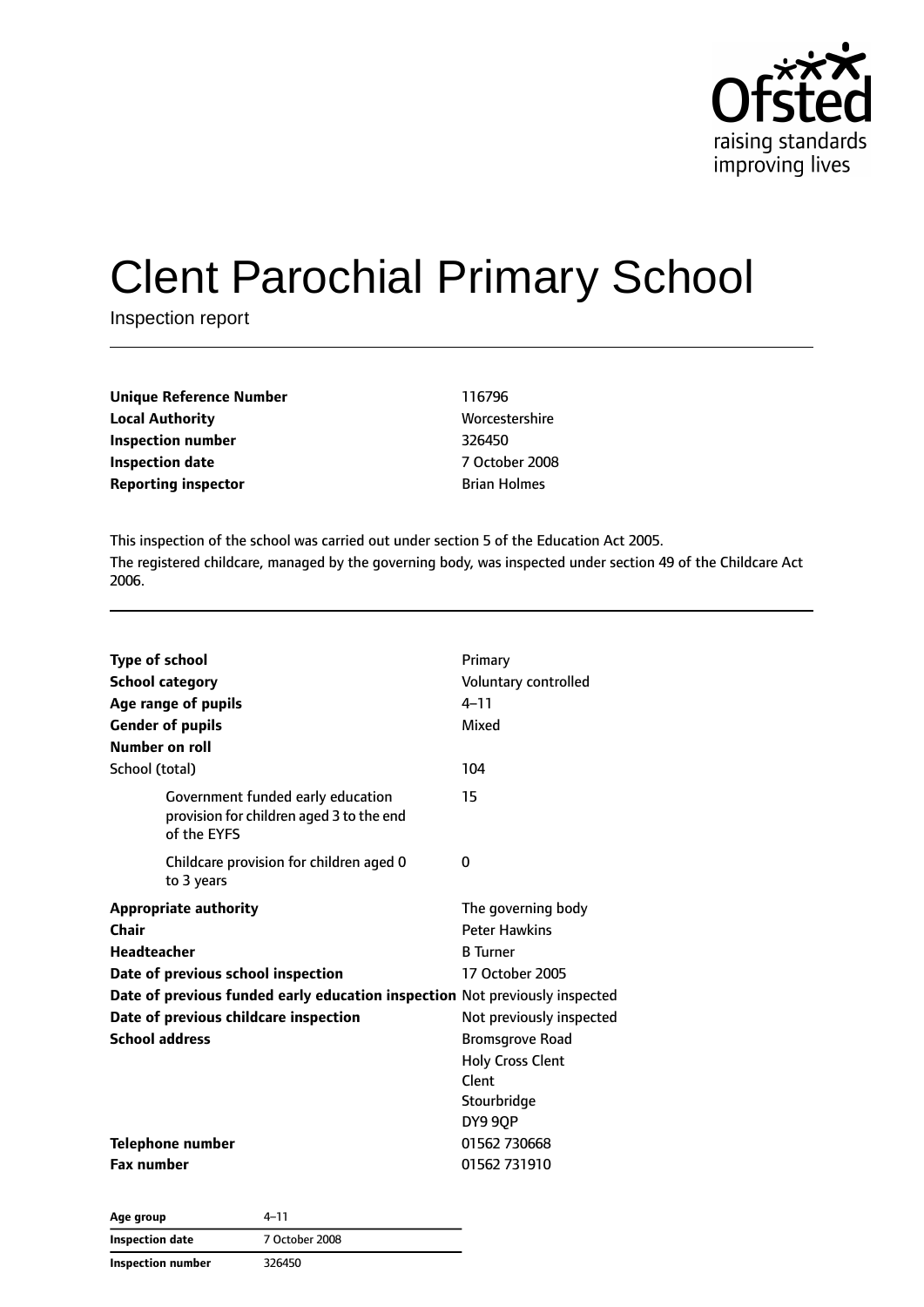.

<sup>©</sup> Crown copyright 2008

Website: www.ofsted.gov.uk

This document may be reproduced in whole or in part for non-commercial educational purposes, provided that the information quoted is reproduced without adaptation and the source and date of publication are stated.

Further copies of this report are obtainable from the school. Under the Education Act 2005, the school must provide a copy of this report free of charge to certain categories of people. A charge not exceeding the full cost of reproduction may be made for any other copies supplied.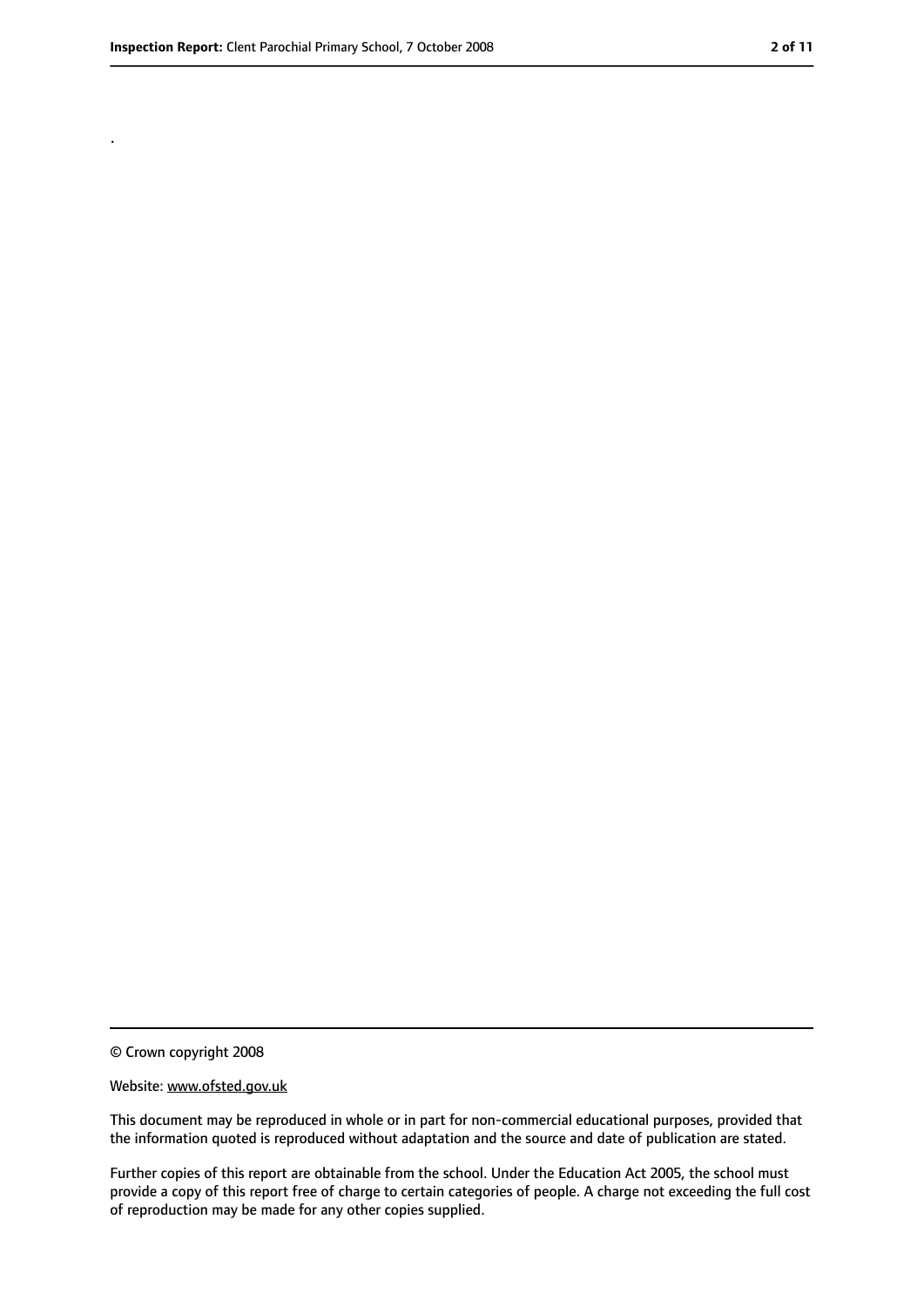# **Introduction**

The inspection was carried out by two Additional Inspectors.

#### **Description of the school**

Clent Parochial is small but popular, and a significant number of its pupils travel long distances to get to the school from home. The vast majority of pupils are from White British backgrounds and there are very few pupils who speak English as an additional language. The proportion of pupils eligible for free school meals is low. The proportion of pupils with learning difficulties and/or disabilities (LDD) is above the national average. A large number of pupils join the school later than at the usual starting point in Reception. There is a privately owned nursery on the same site as the school and a privately owned after-school club using the school's accommodation.

The school has achieved the Healthy Schools and International Schools awards.

#### **Key for inspection grades**

| Grade 1 | Outstanding  |
|---------|--------------|
| Grade 2 | Good         |
| Grade 3 | Satisfactory |
| Grade 4 | Inadequate   |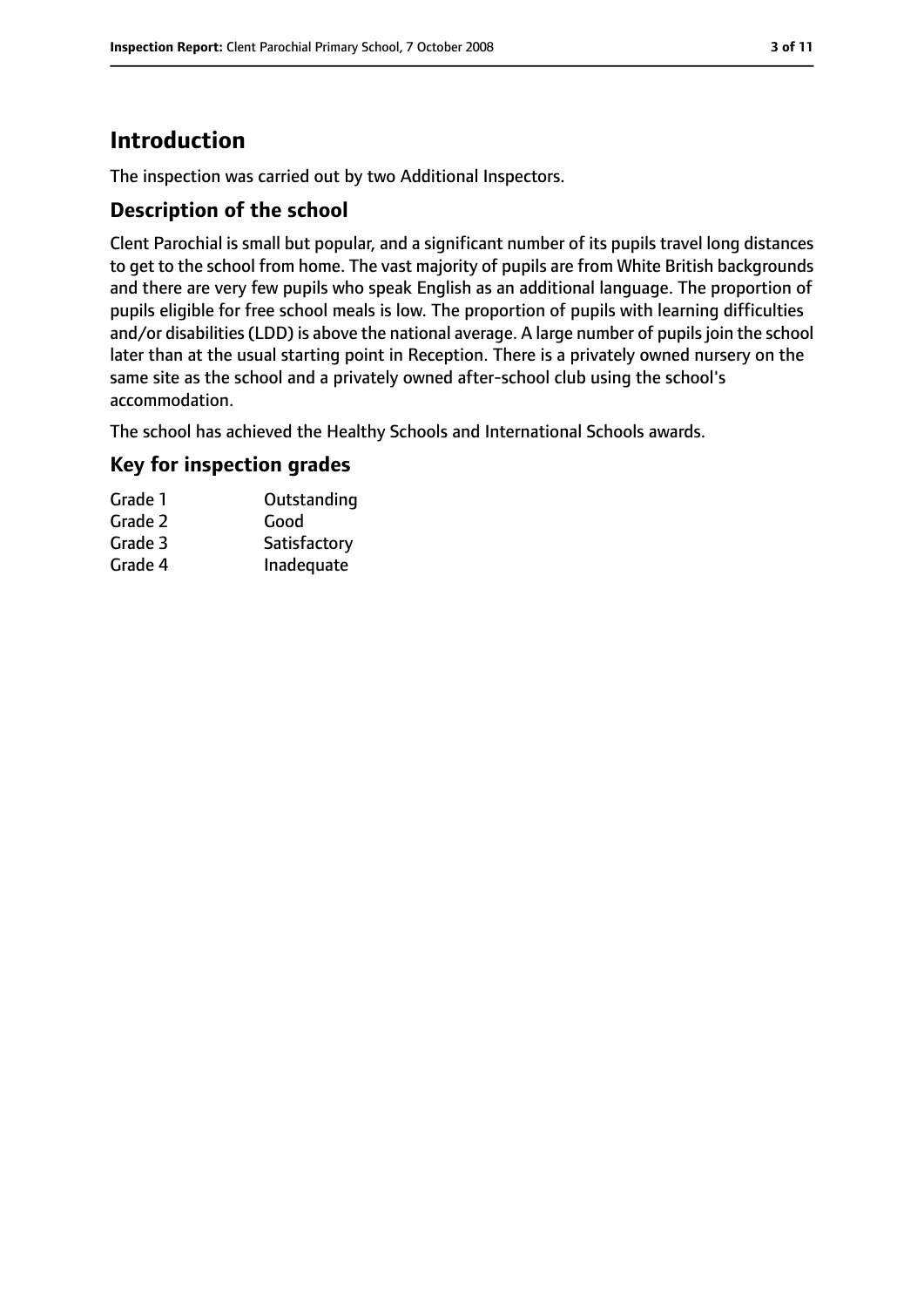# **Overall effectiveness of the school**

#### **Grade: 2**

This is a good school. Pupils are extremely enthusiastic about the school and parents are very supportive and appreciative of its work. As one commented, 'it is a happy, well-run school' with 'a friendly, caring and welcoming environment'. The school's work in partnership with others to support pupils' well-being, for example with the local church and other local schools, is outstanding. The staff work hard to enable all pupils to achieve well. Their commitment to the school and their effectiveness as a team have continued to provide a good quality of education for all pupils.

Children enter the school with attainment broadly in line with the level expected for their age. In the Early Years Foundation Stage (EYFS), they make good progress and achieve well in the goals expected of them by the end of Reception. In the rest of the school, pupils make good progress to reach standards that are above average by the end of Year 2 and Year 6. The school has taken effective steps to improve pupils' progress in mathematics and it is now good, but standards have not yet caught up with those in English by the end of Year 6. Pupils' good achievement isthe result of a good quality of teaching, learning and curricular provision. Pupils think that teachers 'have a sense of humour and make learning fun'. The curriculum provides pupils with a wide variety of activities, which they enjoy and participate in well. The school checks pupils' performance regularly and has introduced learning targetsfor all pupils in English and mathematics. However, pupils are unsure about their targets or how they will help them to improve their work.

The school provides pupils with excellent care and support for their health, safety and welfare which results in outstanding personal development and well-being. Pupils like everything about the school. As a parent commented, 'My son would give all of his teachers a hundred out of a hundred.' Pupils have a very good awareness of how to stay safe and live healthily. Many pupils make healthy food choices and take regular exercise, for example through the wide range of sports activities on offer. Their enjoyment of school is seen in their excellent behaviour, good attendance and enthusiasm for activities, such as the 'Forest School' and 'Fun Friday'. They make an outstanding contribution to the life of the school and to the community. For example, Year 6 pupils act as 'buddies' for Reception children and all pupils contribute to their classroom rules. Their good achievement and standards of attainment, their positive attitudes to learning and the opportunities they have to work together to raise money for charity mean that they are well prepared for the next stage of their education and later life.

#### **Effectiveness of the Early Years Foundation Stage**

#### **Grade: 2**

The provision for the youngest children is good because it is well planned, and well led and managed. Provision is checked regularly to identify areas for improvement as well as strengths. Children have access to a range of relevant activities across all six areas of learning, both indoors and outside. They make good progress in their learning and, by the end of Reception, standards are consistently above average.

The school has built good relationships with parents and the local nursery to ensure that all children are well supported. Parents commented on how well their children have settled into the school. Staff place a high priority on children's health, safety and welfare, and on developing their independence, and this results in good personal and social development. Children behave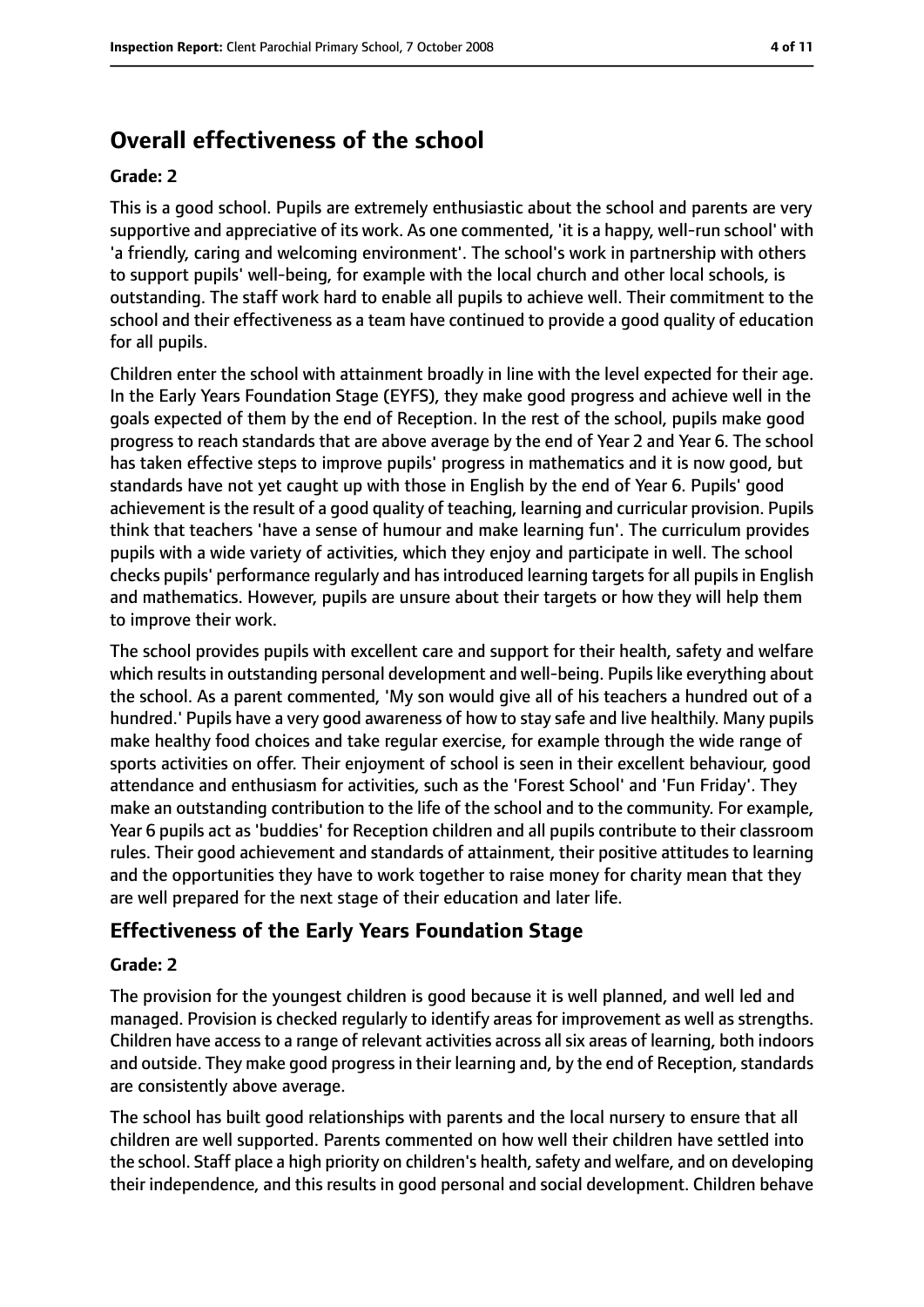extremely well and play well on their own and in groups, displaying good levels of confidence. Activities are well planned and assessments are used effectively to meet the majority of children's needs and ensure they are actively engaged. For the most able children, tasks are not always sufficiently challenging. The learning area is well organised to allow independent access to equipment. For example, in the role-play area, children freely use a range of items in the 'doctor's surgery'. As a result, children's spoken language is very good and they communicate their ideas and thoughts well when speaking and listening to each other, for example when discussing 'how to stop the pigeon making mistakes'.

#### **What the school should do to improve further**

- Raise standards in mathematics so that, by the end of Year 6, they are in line with those attained in English.
- Ensure that all pupils understand what their targets are, and how they will help them to improve their work.

### **Achievement and standards**

#### **Grade: 2**

Pupils' achievement in Years 1 to 6 is good and by the end of Year 6 they reach standards of attainment that are above average overall. The school has worked hard to improve pupils' progress in mathematics recently and it is now more consistent across all year groups. Important factors in this process have been the improved use of assessment to check pupils' performance and adjusting teaching to meet pupils' needs, and the introduction of more practical and engaging approaches to stimulate pupils' interest. Despite this good progress, there is still a gap in standards between English and mathematics by the end of Year 6. The school is aware that there is more to do, particularly in ensuring that a larger proportion of pupils reach the higher Level 5. Pupils with learning difficulties and/or disabilities are achieving well because of the good levels of support they receive.

### **Personal development and well-being**

#### **Grade: 1**

Pupils' spiritual, moral, social and cultural development is outstanding. Their social and moral development is seen in the excellent contribution they make to the life of the school through the many opportunities they are given to take responsibility and make decisions. Year 6 pupils have a variety of roles, including acting as prefects, and the school council have influenced decisions regarding the purchase and location of playground equipment. The school has recognised that pupils' cultural development could be improved even further through challenging their understanding of the multicultural society in which they live. Pupils' enjoyment of school is reflected in their support for the range of extra activities on offer, including football and guitar lessons. They say that they feel 'very safe and secure and all the adults help us'. Pupils are very respectful of each other's opinions and beliefs, and work together well in lessons and extracurricular activities. They raise money for a variety of causes, including joint community events such as the summer fair and harvest events with the local church. Through all of these activities, the pupils are developing into sensible and responsible young citizens.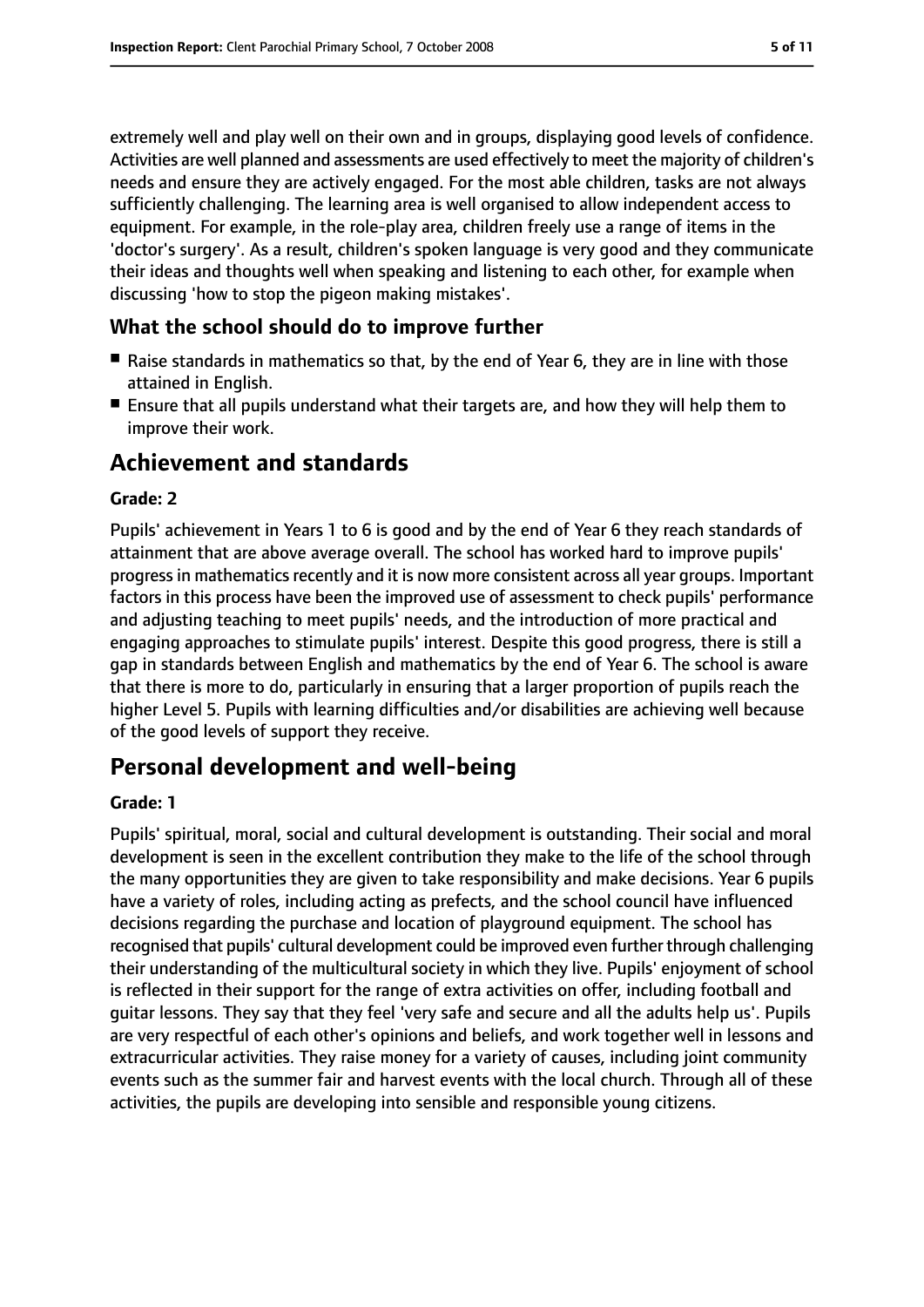# **Quality of provision**

#### **Teaching and learning**

#### **Grade: 2**

Teachers foster good relationships and manage the pupils well. They plan well to meet the needs of the wide range of abilities in each class and thorough marking gives pupils constructive feedback on how well they have done within the lesson. Teachers use a good variety of practical approaches and resources to stimulate pupils' thinking and make their learning interesting. Pupils work well together as 'talk partners' and in small groups on independent group activities. The level of challenge for all pupils in independent group activities is not consistent, but effective checking by teachers ensures that groups move on to more challenging activities quickly. Teaching assistants are deployed well and provide good levels of support for pupils' learning and personal development.

#### **Curriculum and other activities**

#### **Grade: 2**

The curriculum meets the pupils' needs well. The school has taken effective steps to improve pupils' progress in mathematics across the school by introducing more opportunities to solve problems and undertake practical activities. Opportunities for pupils to apply their basic skills in other subjects are satisfactory but the school recognises that this aspect of its work could be improved. A good programme for personal, social and health education supports pupils' outstanding personal development. Pupils have good access to a wide range of extracurricular activities, visits and enrichment activities linked to several different subject areas. Through its links with schools in other countries, such as Italy, pupils have pen pals and 'e-mail pals'. The school has introduced a 'Forest School' to support outdoor learning, and pupils are excited about the opportunities this gives them for learning, for example in their work in science and on the environment.

#### **Care, guidance and support**

#### **Grade: 2**

Staff place a high priority on the welfare and care of pupils and, as a result, provide them with excellent levels of care and support. There are thorough arrangements for ensuring pupils' health, safety and welfare, with regular safety checks and good child protection procedures. These include thorough induction and transition procedures for the pupils and their parents/carers. 'Worry boxes' and 'circle time' are used extremely well to enable pupils to raise their own concerns, which are dealt with sensitively and swiftly. The school works hard to maintain an atmosphere that builds the confidence and self-esteem of all its learners, and additional support for identified groups is readily available. Systems are in place for pupils' academic guidance, and these include individual targets for improvement. These systems are not yet sufficiently helping pupils to improve their achievement because targets are not fully understood by pupils. They are unsure as to how their targets will help them to improve their work.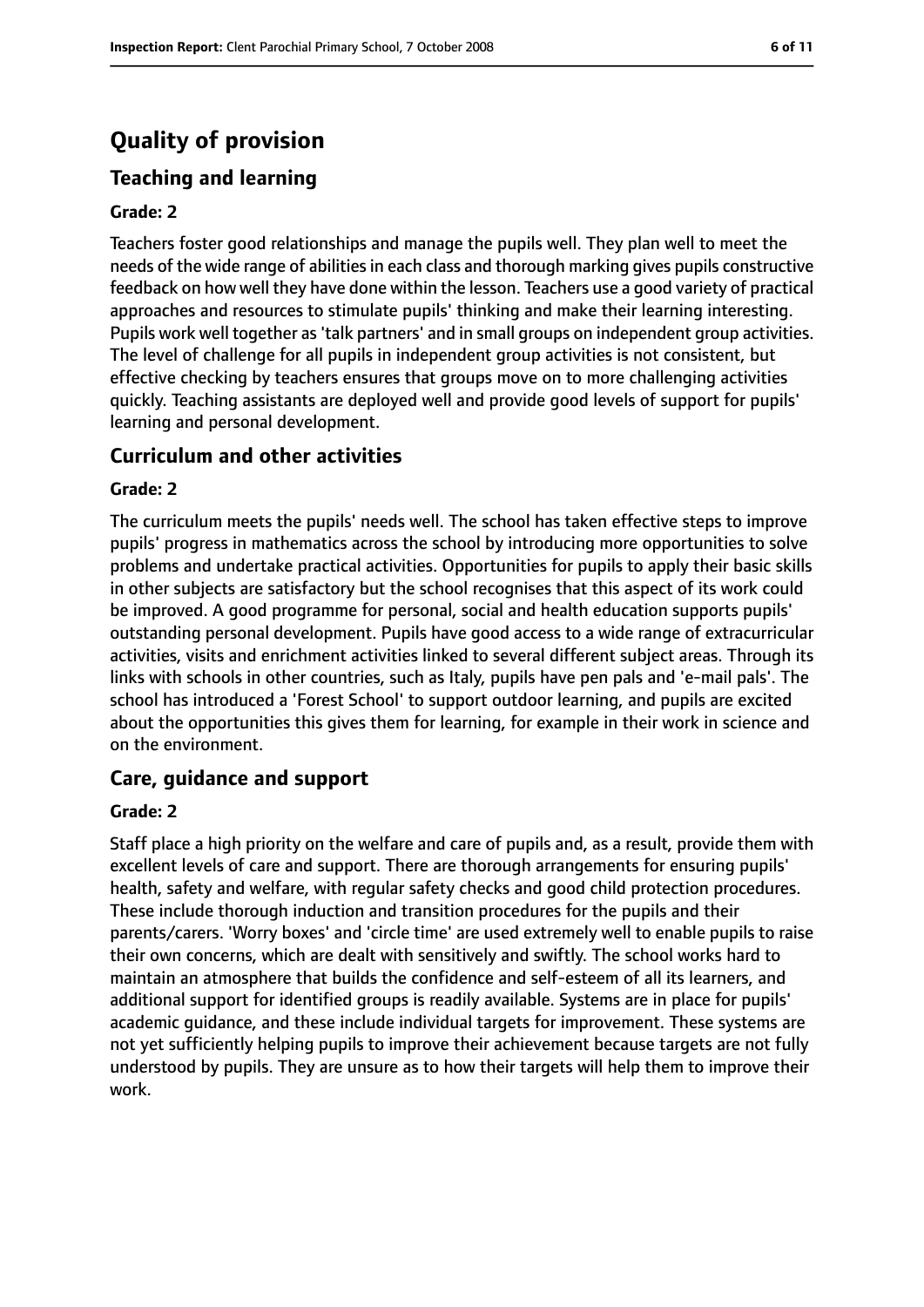#### **Leadership and management**

#### **Grade: 2**

All staff have a clear vision for continuing to improve the achievement of pupils and maintain high standards of personal development and well-being. They are well led by senior staff and well supported by the governing body. This common purpose of leaders and staff indicates that the school has a good capacity to improve further, as illustrated by their hard work to improve pupils' progress and achievement in mathematics. There are effective systems for checking teaching and pupils' performance, but systems for setting pupils' individual targets are not having enough effect on pupils' achievement. Subject leaders have a clear role to improve achievement in their areas of responsibility and the impact of their work can be seen in the standards pupils are reaching in English and their progress in mathematics. Governors know the school and fulfil their duties well. They are closely involved in checking the performance of the school through their committees and reports from subject leaders. The school makes a good contribution to the promotion of community cohesion. Pupils' outstanding personal development and well-being, and strong links with the local and wider community contribute particularly positively to pupils' development.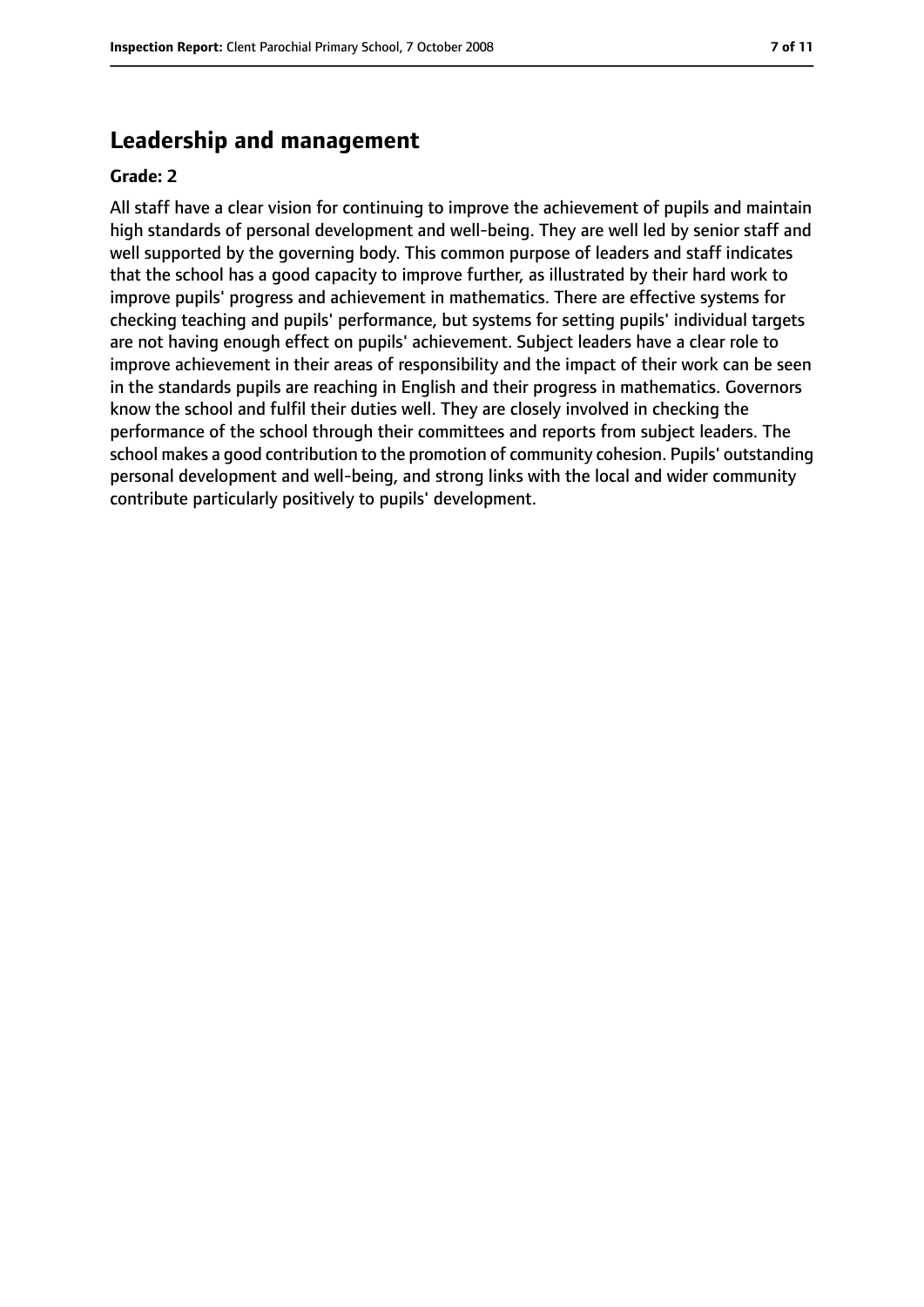**Any complaints about the inspection or the report should be made following the procedures set out in the guidance 'Complaints about school inspection', which is available from Ofsted's website: www.ofsted.gov.uk.**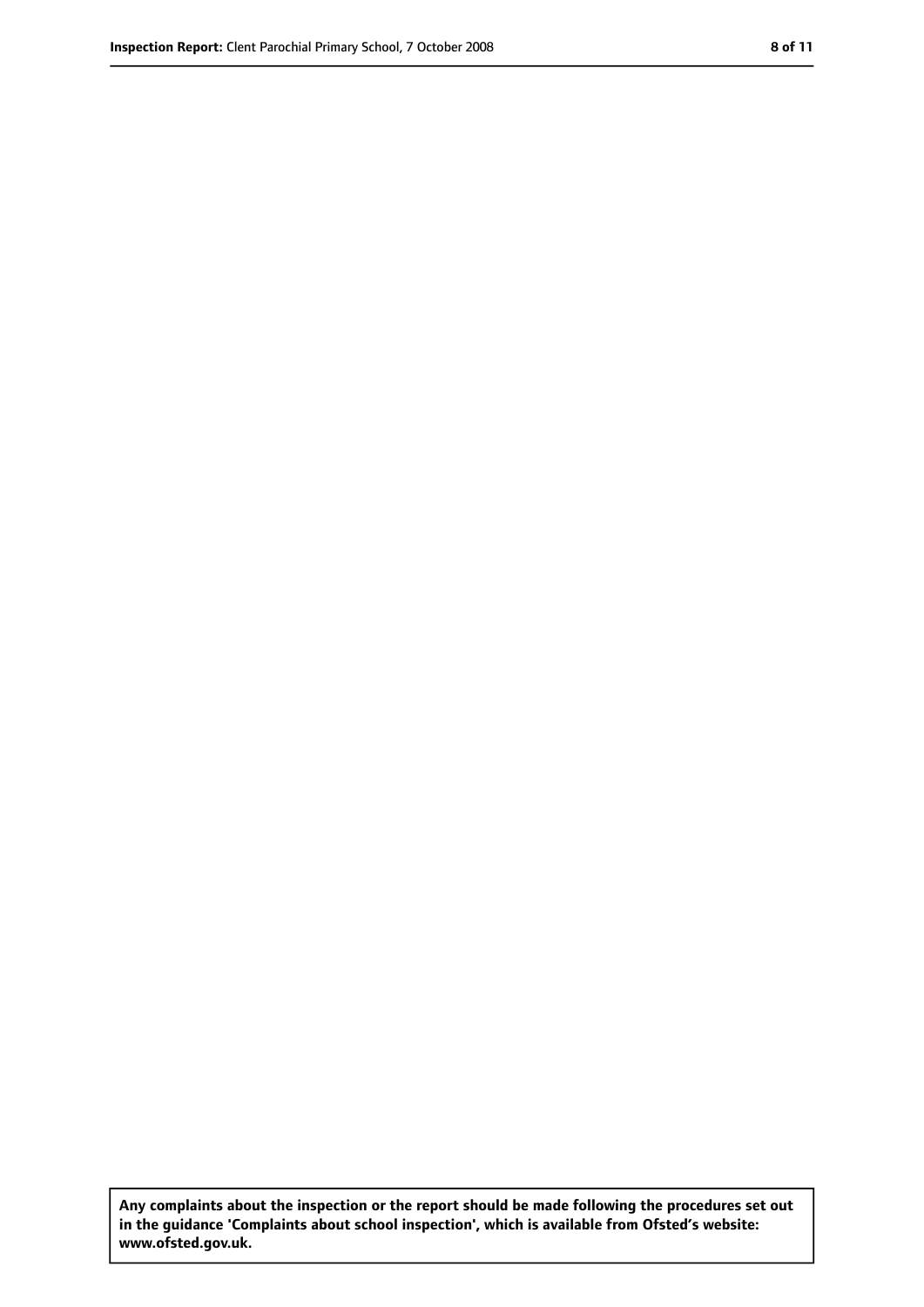# **Inspection judgements**

| $^{\rm t}$ Key to judgements: grade 1 is outstanding, grade 2 good, grade 3 satisfactory, and | School         |
|-----------------------------------------------------------------------------------------------|----------------|
| arade 4 inadequate                                                                            | <b>Overall</b> |

#### **Overall effectiveness**

| How effective, efficient and inclusive is the provision of<br>education, integrated care and any extended services in meeting the<br>needs of learners? |     |
|---------------------------------------------------------------------------------------------------------------------------------------------------------|-----|
| Effective steps have been taken to promote improvement since the last<br>inspection                                                                     | Yes |
| How well does the school work in partnership with others to promote learners'<br>well being?                                                            |     |
| The capacity to make any necessary improvements                                                                                                         |     |

### **Effectiveness of the Early Years Foundation Stage**

| How effective is the provision in meeting the needs of children in the<br><b>EYFS?</b>       |  |
|----------------------------------------------------------------------------------------------|--|
| How well do children in the EYFS achieve?                                                    |  |
| How good are the overall personal development and well-being of the children<br>in the EYFS? |  |
| How effectively are children in the EYFS helped to learn and develop?                        |  |
| How effectively is the welfare of children in the EYFS promoted?                             |  |
| How effectively is provision in the EYFS led and managed?                                    |  |

#### **Achievement and standards**

| How well do learners achieve?                                                                               |  |
|-------------------------------------------------------------------------------------------------------------|--|
| The standards <sup>1</sup> reached by learners                                                              |  |
| How well learners make progress, taking account of any significant variations<br>between groups of learners |  |
| How well learners with learning difficulties and/or disabilities make progress                              |  |

#### **Annex A**

<sup>&</sup>lt;sup>1</sup>Grade 1 - Exceptionally and consistently high; Grade 2 - Generally above average with none significantly below average; Grade 3 - Broadly average to below average; Grade 4 - Exceptionally low.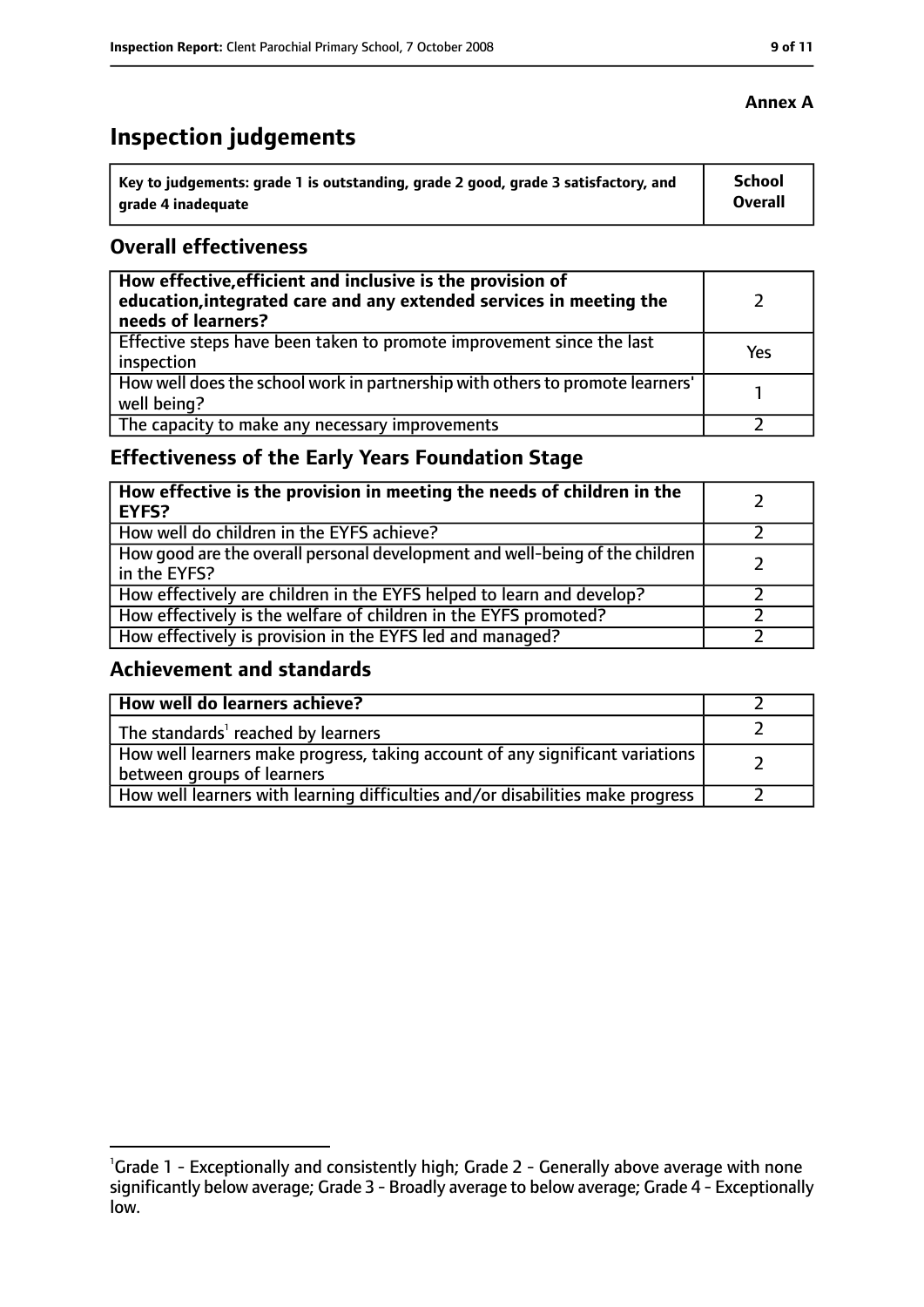### **Personal development and well-being**

| How good are the overall personal development and well-being of the<br>learners?                                 |  |
|------------------------------------------------------------------------------------------------------------------|--|
| The extent of learners' spiritual, moral, social and cultural development                                        |  |
| The extent to which learners adopt healthy lifestyles                                                            |  |
| The extent to which learners adopt safe practices                                                                |  |
| The extent to which learners enjoy their education                                                               |  |
| The attendance of learners                                                                                       |  |
| The behaviour of learners                                                                                        |  |
| The extent to which learners make a positive contribution to the community                                       |  |
| How well learners develop workplace and other skills that will contribute to<br>their future economic well-being |  |

# **The quality of provision**

| How effective are teaching and learning in meeting the full range of<br>learners' needs?              |  |
|-------------------------------------------------------------------------------------------------------|--|
| How well do the curriculum and other activities meet the range of needs and<br>interests of learners? |  |
| How well are learners cared for, quided and supported?                                                |  |

### **Leadership and management**

| How effective are leadership and management in raising achievement<br>and supporting all learners?                                              |           |
|-------------------------------------------------------------------------------------------------------------------------------------------------|-----------|
| How effectively leaders and managers at all levels set clear direction leading<br>to improvement and promote high quality of care and education |           |
| How effectively leaders and managers use challenging targets to raise standards                                                                 | フ         |
| The effectiveness of the school's self-evaluation                                                                                               |           |
| How well equality of opportunity is promoted and discrimination eliminated                                                                      |           |
| How well does the school contribute to community cohesion?                                                                                      |           |
| How effectively and efficiently resources, including staff, are deployed to<br>achieve value for money                                          |           |
| The extent to which governors and other supervisory boards discharge their<br>responsibilities                                                  |           |
| Do procedures for safequarding learners meet current government<br>requirements?                                                                | Yes       |
| Does this school require special measures?                                                                                                      | No        |
| Does this school require a notice to improve?                                                                                                   | <b>No</b> |